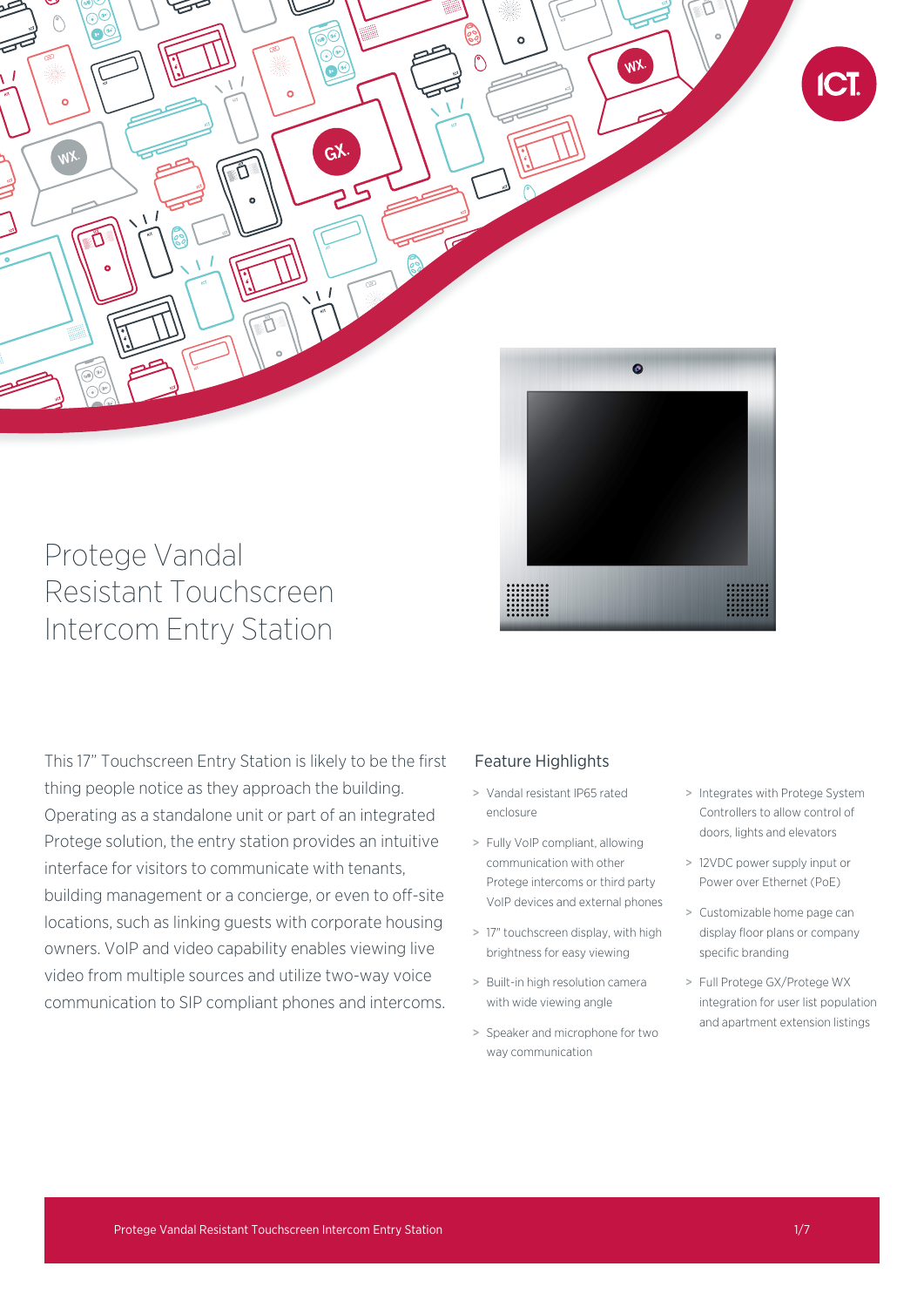#### Protege Integration

The Entry Station can communicate with any Protege WX or Protege GX controller to control connected physical devices and monitor the status of the Entry Station.

When integrated with Protege GX or Protege WX, you can program functions that enable you to use the Entry Station to unlock the doors leading to each apartment, trigger lighting along the way, and call the appropriate elevator.

Integration is achieved by adding the Entry Station into Protege as a keypad.

#### Protege GX/Protege WX User Integration

User integration allows you to manage tenancy directory listings within Protege WX or Protege GX. Directory listings automatically synchronize and display on the Entry Station. You can use the directory to call tenants and unlock a specific door using valid credentials.

- > User integration with Protege GX is achieved using the Protege GX SOAP Service.
- > The Entry Station uses the Protege WX controller's IP address to facilitate user integration.

## Web Interface

The web interface enables you to configure and manage users displayed in the directory and adjust the Entry Station's settings. The web interface also allows you to program offline lock operation.

#### Local Door Control

The Entry Station comes equipped with one programmable open collector output suitable for local door operation.

- > When operating standalone, you can use DTMF codes to toggle the onboard output, enabling you to unlock/lock a door with a phone call.
- > When operating in online mode, use DTMF codes to unlock a door controlled in Protege GX / Protege WX.
- > When the Entry Station is online with Protege GX or Protege WX, tap the screen to navigate to the directory and unlock a specific door.

#### Template Builder

Use the Protege Template Builder to create a unique user experience with a blend of high quality graphics and customizable images for display on the Entry Station and the Android/iOS Entry Station clients.

ICT provides templates for both residential and commercial installations.

#### Customizable Home Page

From the web interface you can create a unique user experience with high quality graphics for display on the Entry Station's home page. This enables you to tailor the Entry Station to fit with your company's branding.

#### Advertising Support

The Entry Station supports the display of advertisements on the home page.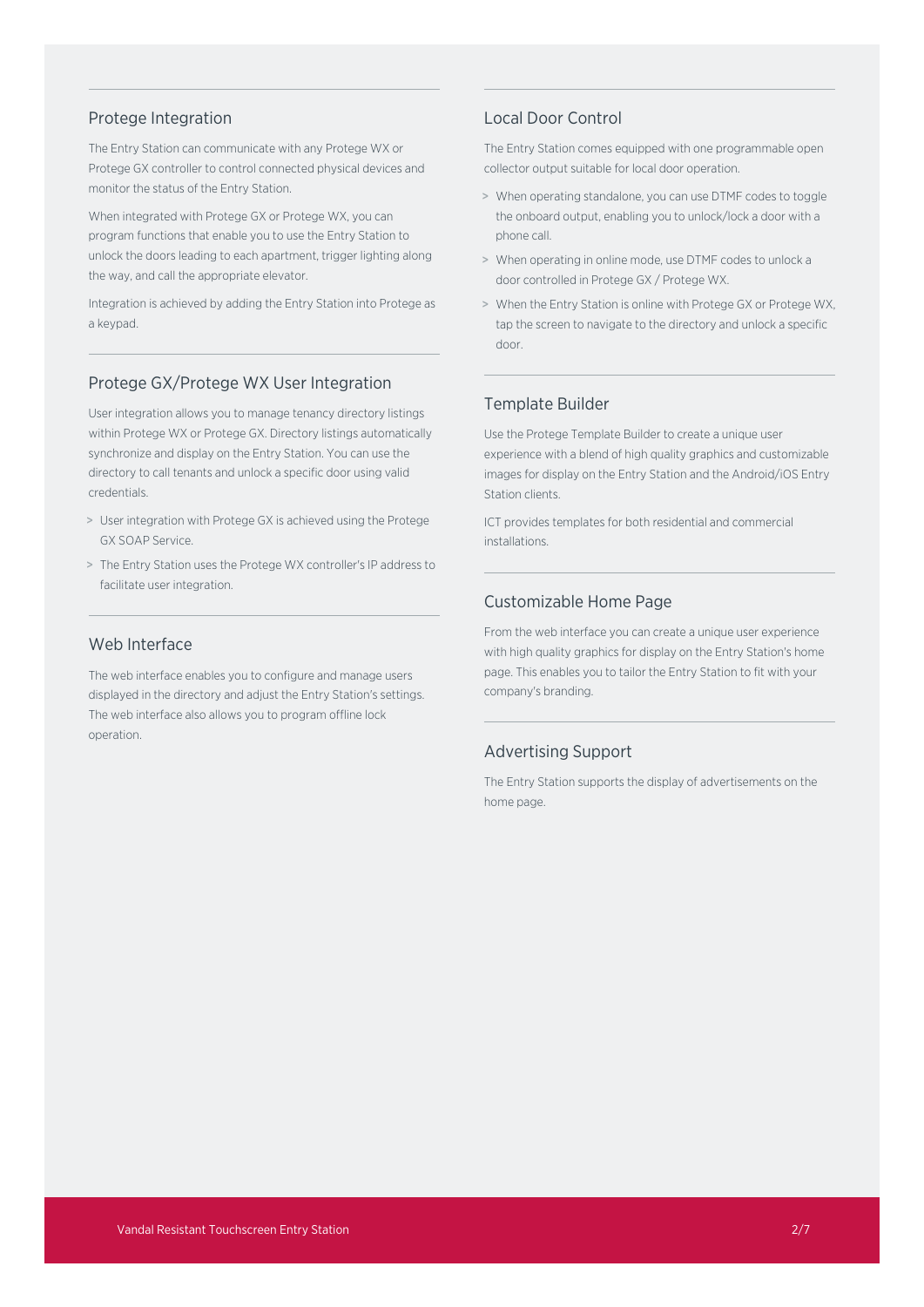## VoIP Capabilities

The VoIP Entry Station can run as a standalone point-to-point device, or register as a phone on any VoIP capable PBX to allow normal call operation.

Using a VoIP capable PBX server enables you to use phone numbers to call devices and configure complex call routing. This enables communication to multiple stations simultaneously, routing calls to alternative stations after a defined period of time, and diverting calls to different units based on a set schedule. If the server allows, you can also dial numbers on the public telephone network using a configured extension to dial out.

Point-to-point connections involve IP to IP calling between the Entry Station and VoIP devices. This enables you to make calls with the Entry Station without using a VoIP SIP server (only supports calls to other VoIP devices).



#### Wide Angle Camera

The Entry Station provides a live video feed that is viewable from a remote monitoring station, a web browser, a Grandstream IP phone or from within Protege WX / Protege GX.

## Android/iOS Client

Configure any Android or iOS device to operate as an Entry Station client, enabling tenants to interact with visitors using the Entry Station. The client provides full VoIP functionality, live video streaming and Protege GX / Protege WX controller integration.

#### Vandal Resistant Construction

A vandal resistant body and stainless steel front plate protect against malicious damage. The enclosed design accommodates both surface and flush mounting into a wall and mounting onto a kiosk stand.

#### Optional Postal Lock

Complexes or buildings with mailboxes on the secure side of the installation can add the Postal Lock mechanism to allow for door release by postal service providers.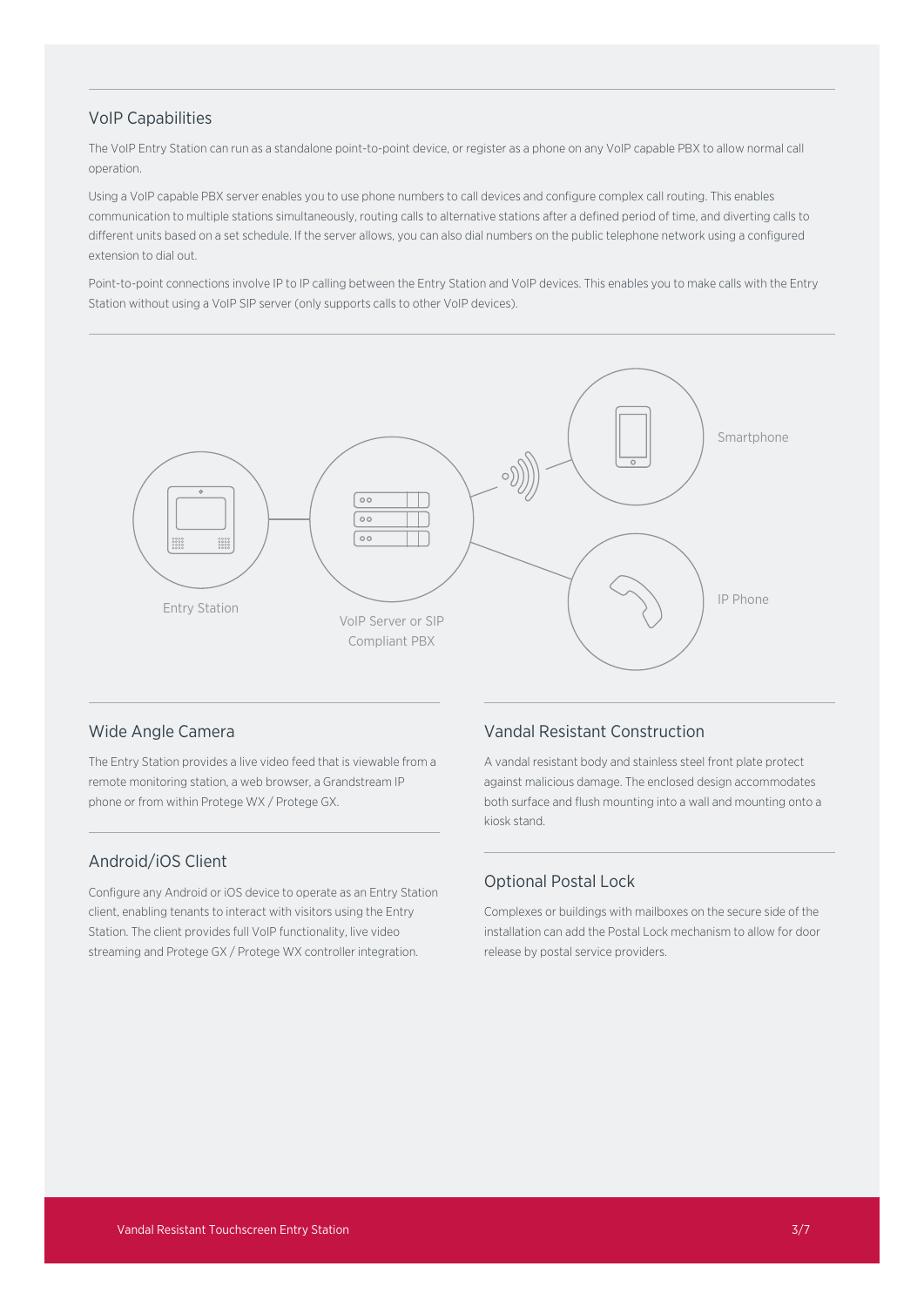### Mounting Options

The Entry Station supports the following mounting options:

- > For standard wall mounting, install the Entry Station using either a Surface Mount Enclosure or Flush Mount Enclosure.
- > For vertical installations, mount the Entry Station on a stand for use as a kiosk.



#### Installation Wiring

Power is provided via a suitable 12VDC supply. Ethernet connection allows for installations that use either a dedicated Protege network or that simply connect the Entry Station and Protege System Controller to the building's existing network.

#### Power over Ethernet (PoE)

PoE simplifies installation and reduces costs. Because PoE runs data and power together over the same cable, it eliminates the time and overhead associated with AC outlet installations, while providing flexibility of the install location.

#### Operation in Harsh Environments

Extended temperature options provide functionality in extreme cold conditions, down to -20˚ Celsius (-4˚ Fahrenheit).

#### Optional Wiegand Output

Use any Protege or third party reader module to read the Wiegand output data sent from the Entry Station.

## RS-485 (Encrypted ICT OSDP) Reader Port

Connect an RS-485 capable card reader to the Entry Station to grant tenants access to the building.

#### Mounting Location

The Entry Station needs to be positioned so that it is not exposed to direct sunlight, to prevent the display from overheating. If this is not possible, a sun cover is required.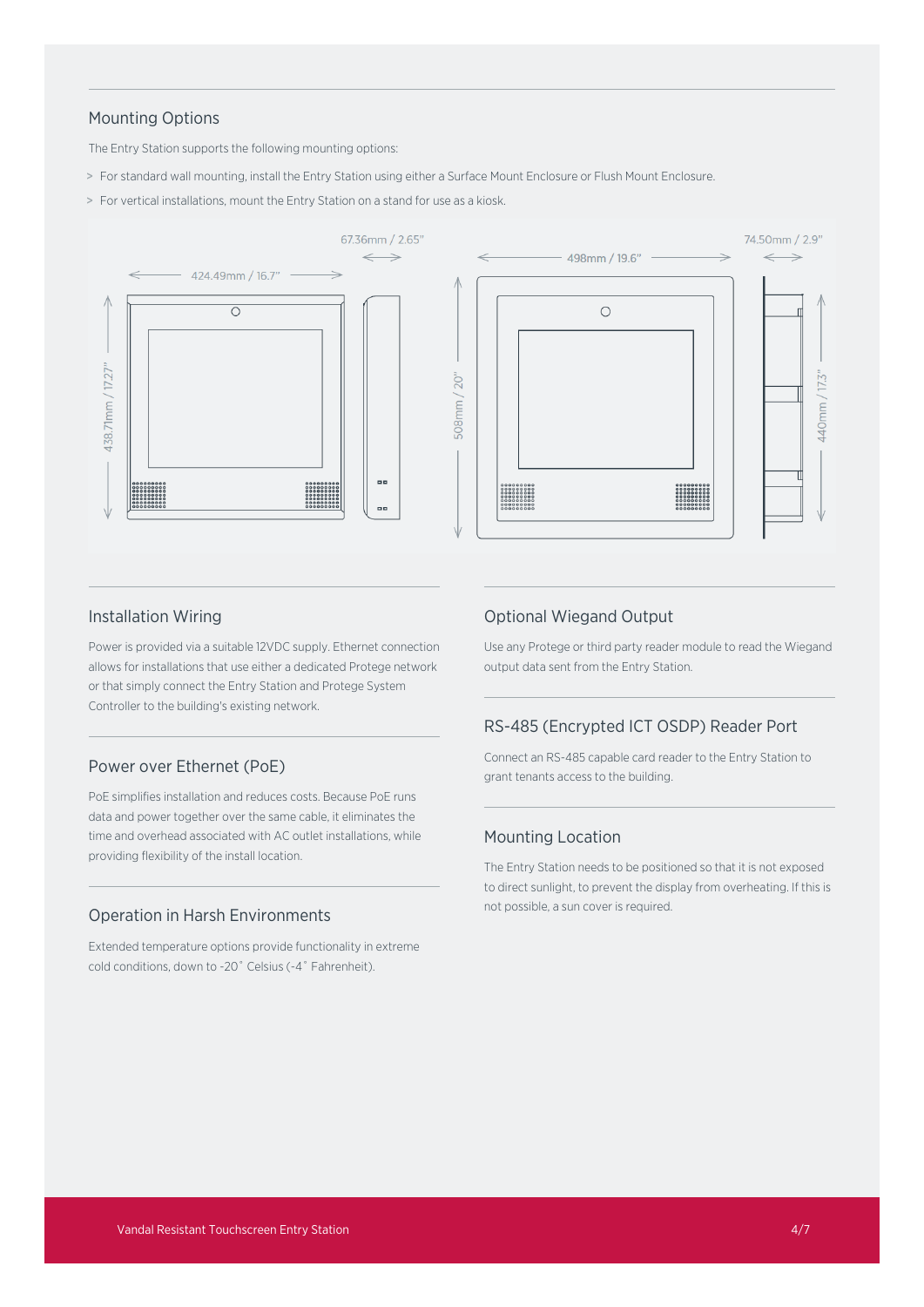## Technical Specifications

| <b>Ordering Information</b> |                       | <b>Surface Mount Models</b>                                                           | <b>Flush Mount Models</b> |
|-----------------------------|-----------------------|---------------------------------------------------------------------------------------|---------------------------|
| <b>Entry Station Models</b> |                       | PRT-ENTR-17-SFC                                                                       | PRT-ENTR-17-FMT           |
| <b>Power Supply</b>         |                       |                                                                                       |                           |
| Operating Voltage           |                       | 12VDC (9-16VDC)                                                                       |                           |
| Operating Current           |                       | 4A                                                                                    |                           |
| Power over Ethernet         |                       | PoE 802.3at Class 4 (25.5W max)                                                       |                           |
|                             |                       | For use ONLY with the supplied PoE injector POE61W-560DG and PoE splitter POE45-120-R |                           |
| Communication               |                       |                                                                                       |                           |
| Ethernet Speed              |                       | 10/100                                                                                |                           |
| Ethernet Port               |                       | HTTP:80 Web Interface, UDP:5060 SIP, TCP:9450 Module Comms                            |                           |
| Camera                      |                       |                                                                                       |                           |
| Resolution                  |                       | 720p (1280x720 pixels)                                                                |                           |
| Viewing Angle               |                       | 140° horizontal / 70° vertical                                                        |                           |
| Frame Rate                  |                       | 15 fps                                                                                |                           |
| Audio                       |                       |                                                                                       |                           |
| Out                         | Speakers              | $2 \times 8\Omega$ , 1W RMS                                                           |                           |
|                             | Amplifier             | 1.5W, 0.1% THD                                                                        |                           |
|                             | Max Volume            | 85dB at 1m                                                                            |                           |
| In                          | Microphone            | 6mm Electret Condensing                                                               |                           |
|                             | Direction             | Omnidirectional                                                                       |                           |
|                             | Sensitivity           | -46dB Nominal Sensitivity                                                             |                           |
|                             | Signal/Noise Ratio    | >60dB                                                                                 |                           |
| I/O                         |                       |                                                                                       |                           |
| Inputs                      | Postal Lock Input     |                                                                                       |                           |
| Outputs                     | Open Collector Output |                                                                                       |                           |
| Environment                 |                       |                                                                                       |                           |
| Operating Temperature       |                       | 0° - 55° Celsius (32° - 131° Fahrenheit)                                              |                           |
| Working Humidity            |                       | 10% to 90%                                                                            |                           |
| Environmental IP Rating     |                       | <b>IP65</b>                                                                           |                           |
| <b>Dimensions</b>           |                       | Surface Mount Models                                                                  | <b>Flush Mount Models</b> |
| Visible                     | Height                | 438mm (17.3")                                                                         | 508mm (20")               |
|                             | Width                 | 424.5mm (16.7")                                                                       | 498mm (19.6")             |
|                             | Depth                 | 67.4mm (2.65")                                                                        | $1.5$ mm $(0.06")$        |
| Bracket / Back Box          | Height                | 353mm (13.89")                                                                        | 440mm (17.3")             |
|                             | Width                 | 420mm (16.5")                                                                         | 424mm (16.7")             |
|                             | Depth                 | 2mm (0.07")                                                                           | 74.5mm (2.9")             |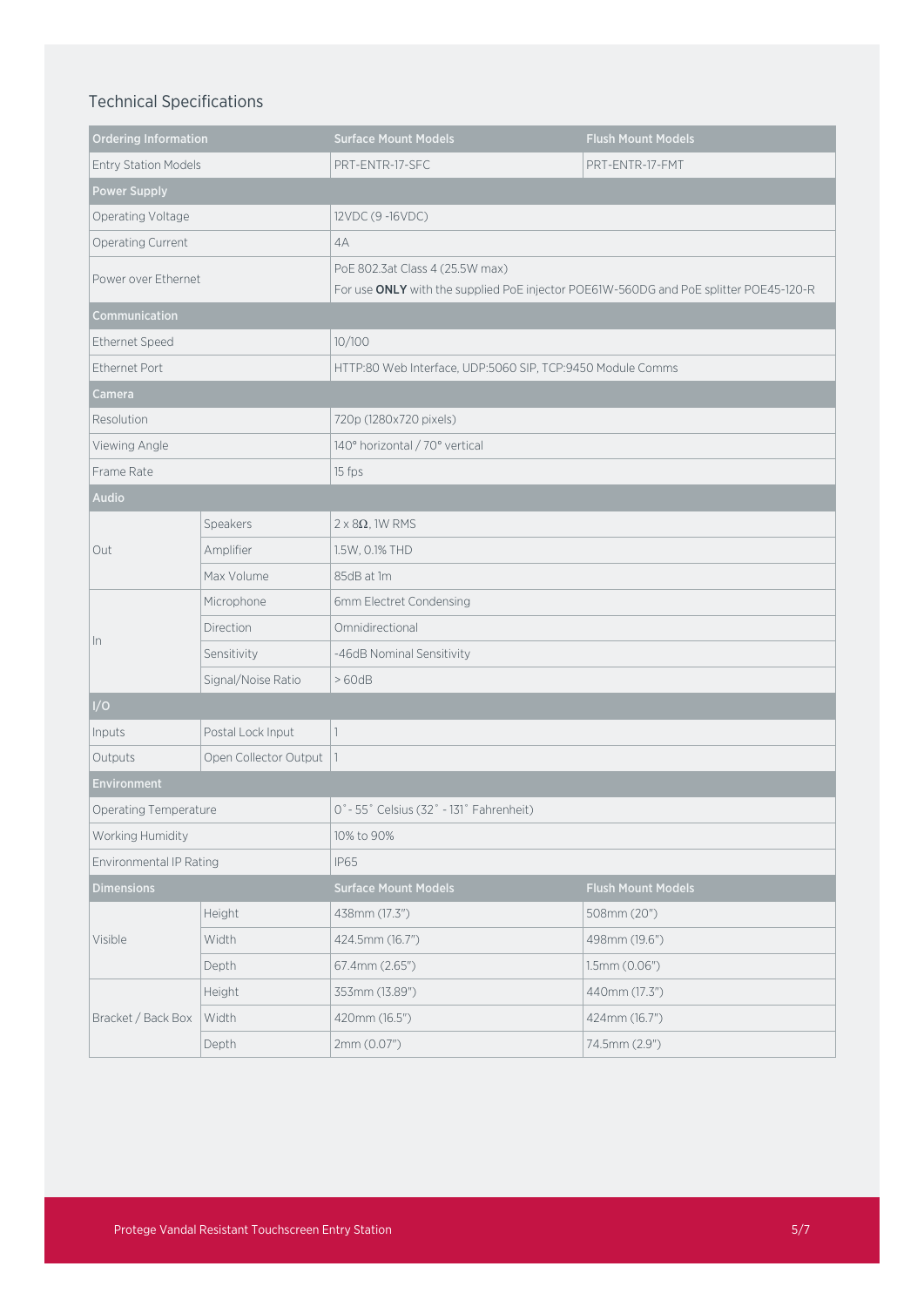#### Regulatory Notices

#### RCM (Australian Communications and Media Authority (ACMA))

This equipment carries the RCM label and complies with EMC and radio communications regulations of the Australian Communications and Media Authority (ACMA) governing the Australian and New Zealand (AS/NZS) communities.

#### CE – Compliance with European Union (EU)

Conforms where applicable to European Union (EU) Low Voltage Directive (LVD) 2014/35/EU, Electromagnetic Compatibility (EMC) Directive 2014/30/EU, Radio Equipment Directive (RED)2014/53/EU and RoHS Recast (RoHS2) Directive: 2011/65/EU + Amendment Directive (EU) 2015/863.

This equipment complies with the rules of the Official Journal of the European Union, for governing the Self Declaration of the CE Marking for the European Union as specified in the above directives.

Security Grade 4, Environmental Class II, EN 50131-1:2006+A2:2017, EN 50131-3:2009, EN 50131-6:2008+A1:2014, EN 50131-10:2014, EN 50136-1:2012, EN 50136-2:2013, EN 60839-11-1:2013, Power frequency magnetic field immunity tests EN 61000-4-8, Readers Environmental Class: IVA, IK07.

#### Federal Communications Commission (FCC)

FCC Rules and Regulations CFR 47, Part 15, Class A.

This equipment complies with the limits for a Class A digital device, pursuant to Part 15 of the FCC rules. Operation is subject to the following two conditions: (1) This device may not cause harmful interference; (2) This device must accept any interference received, including interference that may cause undesired operation.

#### Industry Canada

ICES-003

This is a Class A digital device that meets all requirements of the Canadian Interference-Causing Equipment Regulations.

CAN ICES-3 (A)/NMB-3(A)

> For a full regulatory and approval list please visit the ICT website.